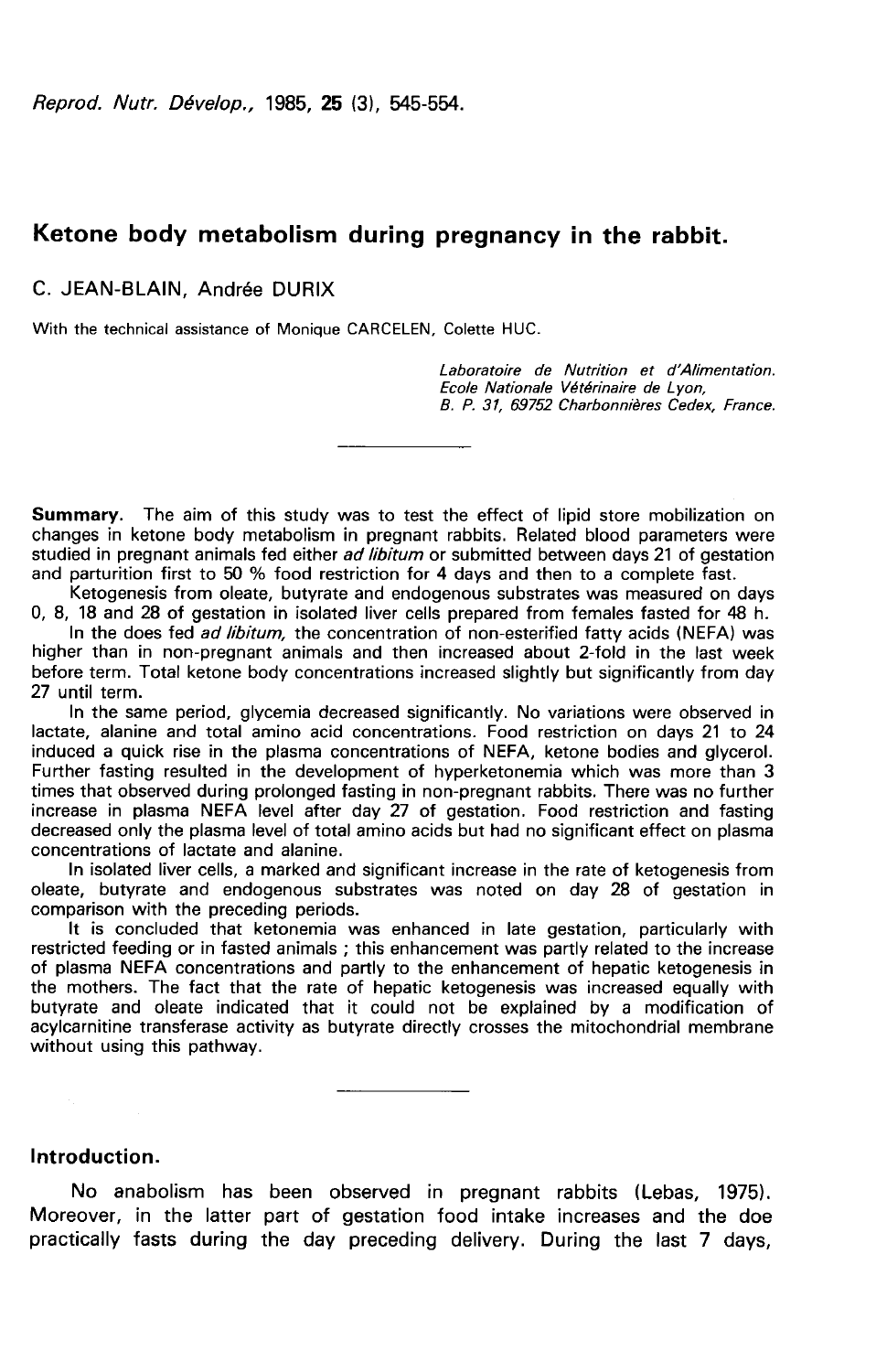maternal body weight increases little in comparison with the increase of the uterine mass. This induces mobilization of maternal lipid stores, and fatty acids are taken up by the foetus (Elphick et al., 1975; Elphick and Hull, 1977a, b; Hudson and Hull, 1977 ; Stammers et al., 1983). Fatty acids are also metabolized to ketone bodies in the maternal liver since pregnant females are more prone to hyperketonemia than non-pregnant ones. Ketone bodies are used by several maternal tissues in both fed and food-restricted animals, thus making more glucose available to the foetus. Ketone bodies can also be utilized by the foetus (see review by Robinson and Williamson, 1980). The only data available have shown that blood ketone bodies remain very low throughout pregnancy in rabbits (Gilbert et al., 1984).

The aim of the present work was to study (1) variations in ketonemia and related plasma parameters in the second part of gestation in rabbits submitted to different feeding schedules (ad libitum, restricted, fast) and (2) variations in hepatic ketogenesis in isolated hepatocytes from rabbits at different stages of pregnancy.

## Material and methods. ,

Animals and diets.  $-$  New Zealand does weighing 4 to 5 kg were used. After mating they were fed a U.A.R. commercial diet containing 16 % crude protein. 12.5 % crude fiber, 3 % fat. A group of 6 does was fed *ad libitum* until day 20 of pregnancy, then submitted to 50 % food restriction from days 21 to 24 and finally fasted from day 25 until delivery. A group of non-pregnant does, submitted to the same food restriction plan as the first group, was used as a control.

Surgery and blood sampling.  $-$  To allow the blood to be sampled without stress, a permanent intravascular catheter was introduced under Nembutal anesthesia into the femoral artery (Gilbert et  $al.$ , 1984) on day 12 of gestation. The animals recovered within 2 days. To avoid interference with fatty acid metabolism, the catheters were flushed every 3 days with a 0.9 % NaCl solution containing no

heparin. , Every 3 days from day 15 of gestation until delivery, blood was sampled in the morning between 9 and 10 a.m. At that time of day, food intake is minimal in rabbits. Blood was collected on heparin for determination of glucose, lactate, ketone bodies, total amino acids and alanine, and on EDTA for non-esterified fatty acids (NEFA) and glycerol assays. The samples were kept on ice and then centrifuged at 3 000  $\times$  g for 10 min at 4 °C. The plasma was collected and stored at  $-20$  °C until assay.

Biochemical analysis. — All determinations were performed on plasma after perchloric precipitation. Ketone bodies, lactate, alanine and glycerol were assayed by standard enzymatic methods (Gutman and Wahlefeld, 1974 ; Mellanby and Williamson, 1974 ; Williamson and Mellanby, 1974 ; Williamson, 1974 ; Wieland, 1974), glucose by the glucose oxidase peroxidase method (Trinder, 1969), total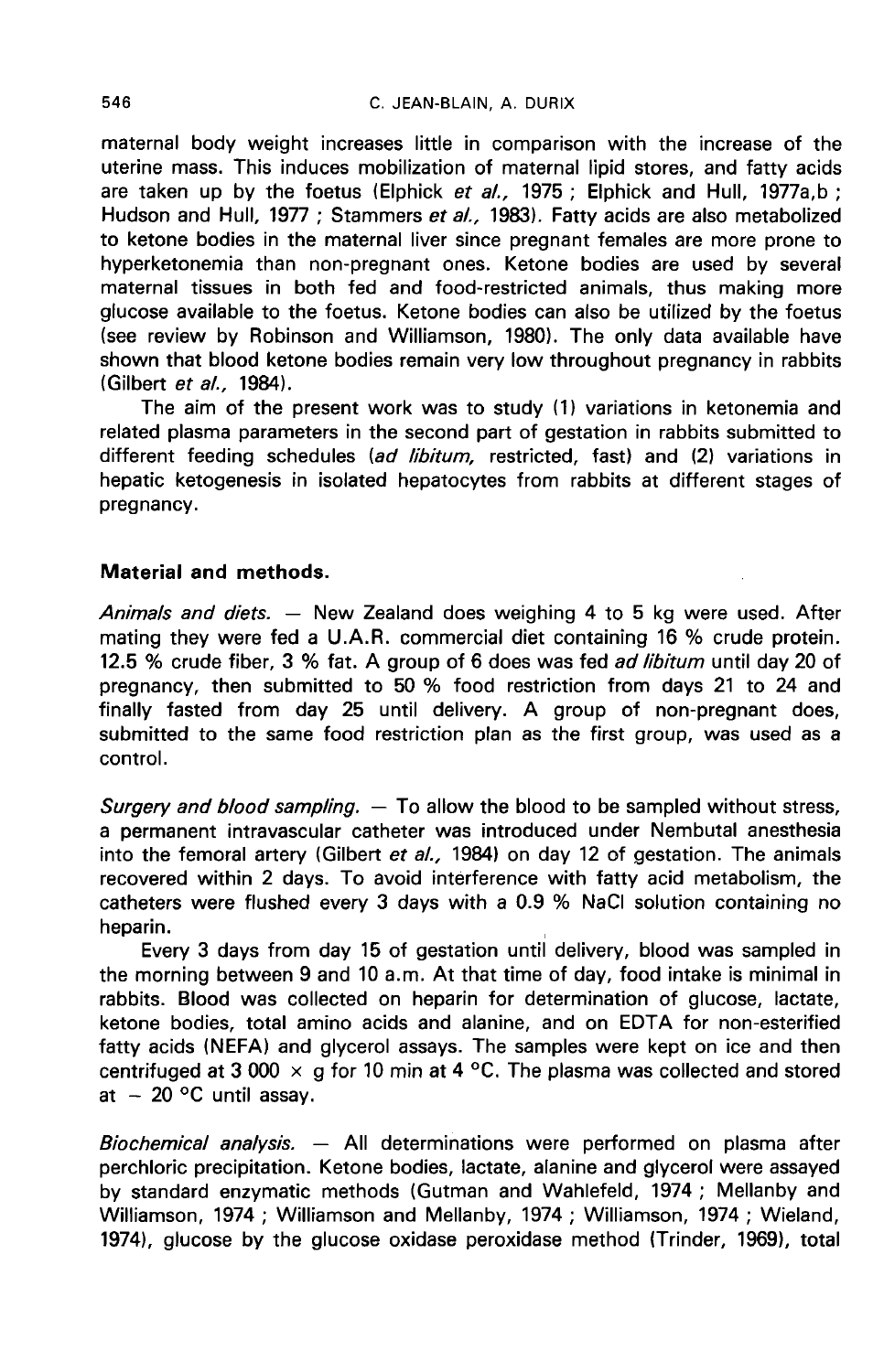amino acids with the colorimetric method of Malangeau et al. (1963) and NEFA by enzymatic and colorimetric methods (Shimizu et al., 1979; NEFA C test Wako, France).

### Measurement of hepatic ketogenesis in isolated hepatocytes.

lsolation of hepatocytes. ― Eighteen pregnant does of the New Zealand strain fed with a commercial diet were used for the preparation of isolated liver cells at three stages of pregnancy (days 8, 18 and 28) after a fast of 48 h. The isolated cells were prepared according to the method of Berry and Friend (1969) modified for adult rabbits by Jean-Blain and Martin (1980). Perfusion flow rate was 130 ml/min. The packed cells (0.4 ml, 10-15 mg of protein) were incubated in a final volume of 2 ml with Krebs-Ringer bicarbonate buffer containing 1 % of fatty acid-free bovine albumin.

Ketone body formation from 5 mM butyrate, 1 mM oleate in albumin  $+$ 0.1 mM carnitine and a mixture of butyrate and oleate was measured after 1 h of incubation according to the method of Williamson and Mellanby (1974). The results are given in umoles of ketone bodies formed/mg protein/h. The protein content of the incubated cells was determined by the micro-kjeldhal method  $(N \times 6.25)$ .

Hepatocyte total lipid content was determined after Folch extraction (Folch et al., 1957). Glycogen was measured with the amylo 1-4 1-6 glucosidase method (Keppler and Decker, 1974).

Statistical methods. — Differences between means were tested for significance by variance analysis or Student's t-test.

### Results.

Changes in body weight, food intake and plasma metabolite concentrations in chronically catheterized does.  $-$  Changes in the mean body weight and food intake of the two groups of pregnant does are shown in figures 1 and 2. In does



FIG. 1. - Changes in rabbit body weight during gestation.  $\bullet$  -  $\bullet$  fed ad libitum;  $\bullet$  restricted and fasted. R : start of 50 % food restriction ; F : start of fast (mean  $\pm$  SEM ; n = 6).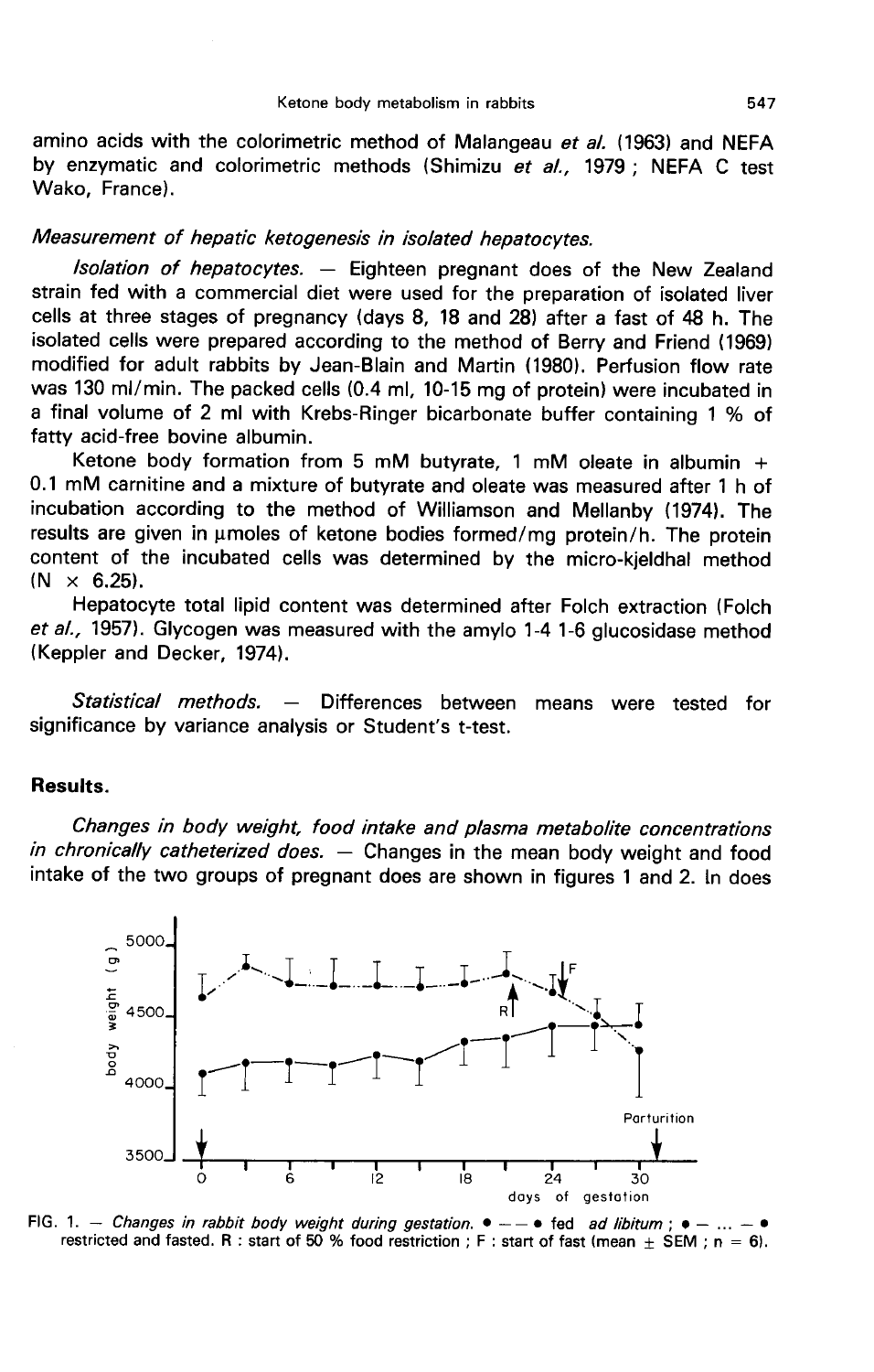fed *ad libitum* mean net gain of body weight throughout pregnancy was 341 g : a marked weight loss was noted in the restricted group from day 21 until delivery. Mean body weight loss from days 1 to 31 of pregnancy was 317 g. Non-pregnant females submitted to the same feeding plan as the restricted group had a mean body weight loss of  $263$  g (fig. 1).

In does fed *ad libitum* food intake decreased strongly from day 25 of gestation onwards. Wide individual variations in food intake were noted by that time, some does still eating 150 g per day on the day preceding delivery, while others ate only 25 g (fig. 2).



FIG. 2. - Changes in rabbit food intake during gestation.  $\blacksquare$  -  $\blacksquare$  fed ad libitum ;  $\blacksquare$ restricted and fasted. Each point represents the average food intake of 3 days. R: start of 50 % food restriction ; F : start of fast (mean  $\pm$  SEM ; n = 6).

The level of plasma NEFA from days 15 to 21 of gestation was about 4-fold higher in pregnant than in non-pregnant animals (fig. 3a,c) ; these levels then increased until the end of gestation, reaching a concentration corresponding to the fasting value in the non-pregnant animals (1 mM). Food restriction on day 21 induced a more rapid elevation of the plasma NEFA concentration, but no further increase was observed after day 27 so that the concentration on day 30 was not significantly different from that in the group fed *ad libitum* (fig. 3a,b).

Plasma glycerol concentration increased almost 2-fold from day 18 to delivery in females submitted to food restriction and fasted (fig. 5). This concentration increased only 41 % in the former ; no significant change was noted in fed does.

The plasma concentration of ketone bodies in pregnant does fed ad libitum from days 15 to 24 of gestation was not significantly different from that observed in non-pregnant animals (fig. 3a, c) ; a slight but significant increase was noted on days 27 (P  $<$  0.05) and 30 (P  $<$  0.01) of pregnancy.

548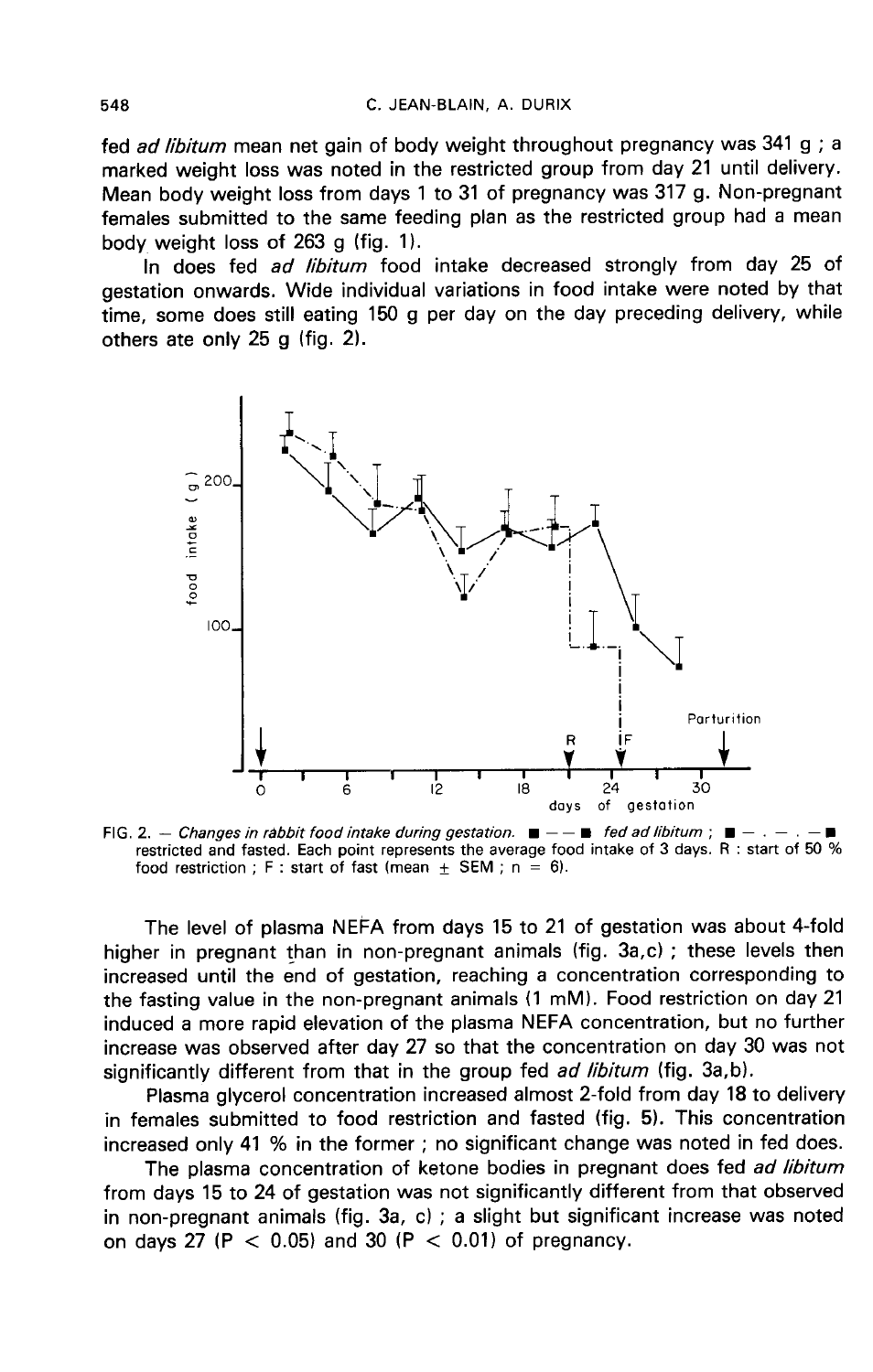

FIG. 3. - Changes in arterial plasma concentration of NEFA and total ketone bodies. a : pregnant rabbits fed ad libitum ; b : pregnant rabbits restricted and fasted ; c : non-pregnant rabbits submitted to a 4-day food restriction then to a 6-day fast. (mean  $\pm$  SEM; n = 6).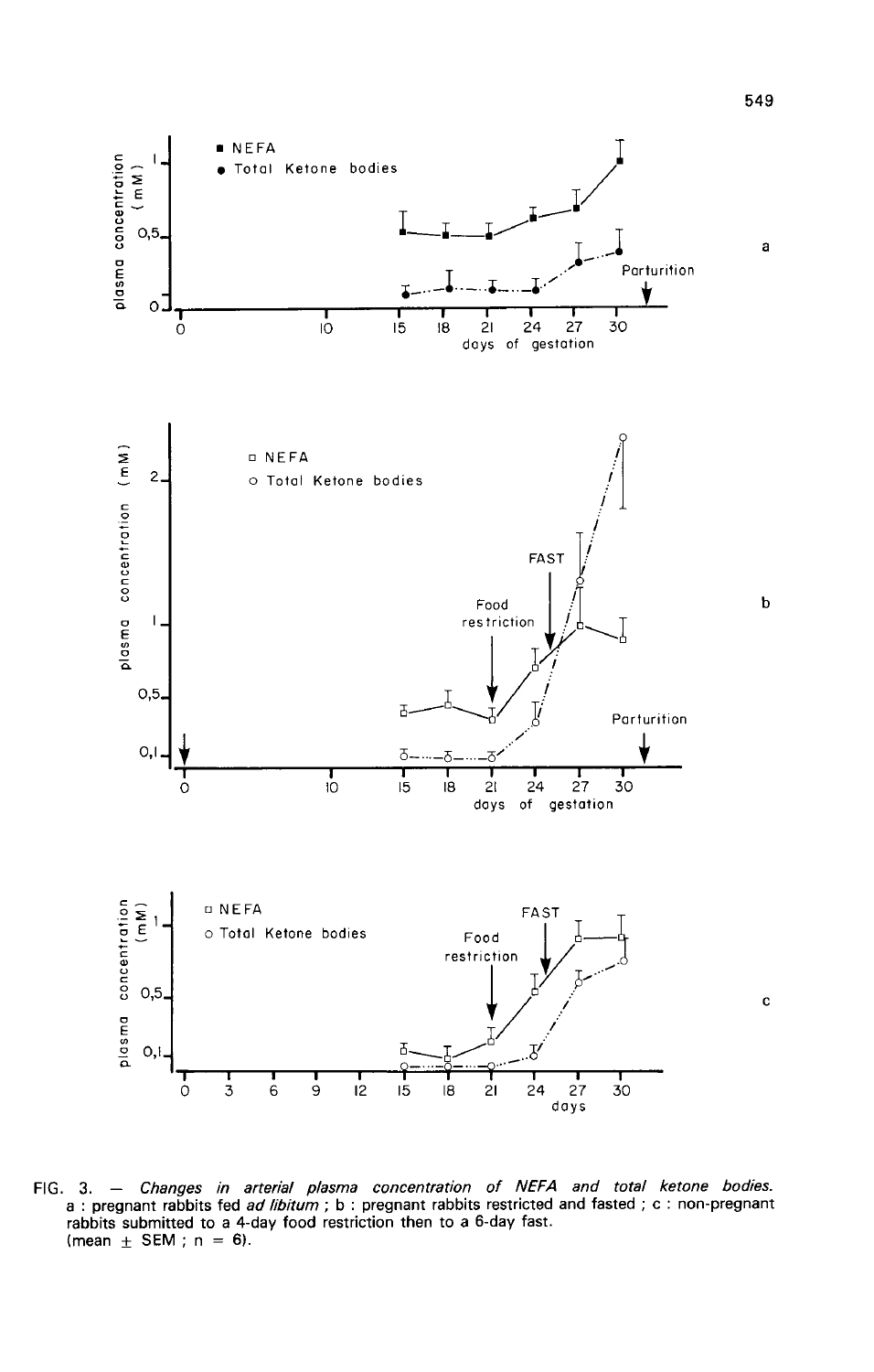A 50 % food restriction (fig. 3b) from days 21 to 24 of pregnancy induced a significant increases in total ketone bodies ( $P < 0.001$ ). The most striking observation was the considerable enhancement of ketonemia induced by further fasting (2.3 mM). In comparison, the same food restriction plan and fasting applied to non-pregnant rabbits increased ketonemia to only 0.6 mM (fig. 3c). Glycemia decreased significantly ( $P < 0.001$ ) (fig. 4) at the end of gestation in does fed ad libitum. On the other hand, no significant changes occurred in plasma lactate (fig. 4), alanine and total amino acid concentrations (table 1). Food restriction and fasting had no effect on plasma glucose, lactate and alanine



FIG. 4. - Changes in arterial plasma concentrations of glucose and lactate during gestation in rabbits. - fed *ad libitum* ;  $\Box \triangle -$  .  $-$  restricted and fasted. R : start of 50 % food restriction ; F : start of fast.





FIG. 5. - Changes in arterial plasma glycerol concentration.  $-\blacktriangleright$  pregnant rabbits fed *ad libitum*;  $\nabla$ - ... - $\nabla$  pregnant rabbits restricted and fasted; ... • non-pregnant rabbits restricted and fasted. (mean  $\pm$  SEM; n = 6).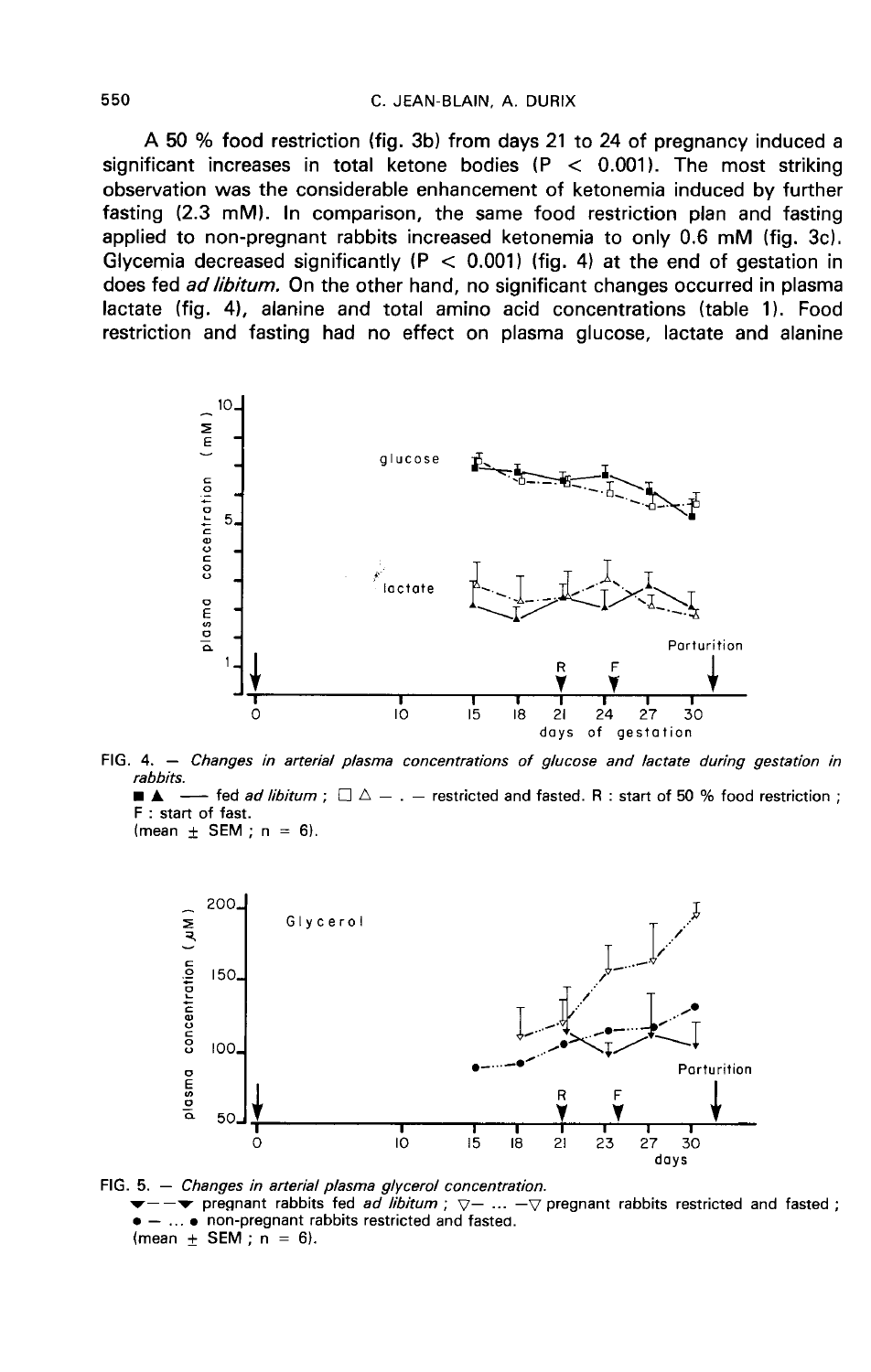| TABLE |  |  |  |  |  |  |
|-------|--|--|--|--|--|--|
|-------|--|--|--|--|--|--|

|  | Arterial plasma concentrations of alanine and total amino acids during the second half of pregnancy |  |  |  |                                                     |  |  |  |
|--|-----------------------------------------------------------------------------------------------------|--|--|--|-----------------------------------------------------|--|--|--|
|  |                                                                                                     |  |  |  | in rabbits. Effect of food restriction and fasting. |  |  |  |

| Day of<br>gestation     | 18                         |            | 24         | 30                                                                                                                                             |            |  |  |  |
|-------------------------|----------------------------|------------|------------|------------------------------------------------------------------------------------------------------------------------------------------------|------------|--|--|--|
| Feeding mode            | ad libitum                 | ad libitum | restricted | ad libitum                                                                                                                                     | restricted |  |  |  |
| Alanine mM              |                            |            |            | $0.274 + 0.024$ <sup>a</sup> $0.273 + 0.06$ <sup>a</sup> $0.261 + 0.09$ <sup>a</sup> $0.280 + 0.031$ <sup>a</sup> $0.226 + 0.033$ <sup>a</sup> |            |  |  |  |
| Total amino<br>acids mM | $5.88 + 0.67$ <sup>a</sup> |            |            | $6.61 + 0.64$ <sup>A</sup> $4.34 + 0.10$ $7.02 + 0.42$ <sup>A</sup> $5.22 + 0.073$ <sup>B</sup>                                                |            |  |  |  |

(means  $\pm$  SEM) Means with different superscripts are significantly different. A.B P <  $0.01$  : a, b, P <  $0.05$ .

concentrations. Only plasma total amino acid concentration was significantly decreased (table 1).

Ketogenesis in isolated liver cells.  $-$  The rates of ketogenesis in isolated liver cells prepared from rabbits on days 0, 8, 18 and 28 of gestation are shown in table 2.

Ketogenesis from endogenous substrates was the same in non-pregnant and pregnant does on days 8 and 18 of gestation, but was strongly enhanced on day 28. The same pattern was observed when oleate and carnitine were added. A significant increase was observed with butyrate on day 18. In all cases, the mixture of butyrate and oleate gave a higher rate of ketogenesis than each individual substrate.

Hepatocyte glycogen content after 48 hours of fasting was equal to  $26 \pm 18$  mg/g dry weight. Non-significant differences were noted at different stages of gestation. On the other hand, total lipid content increased significantly  $(P < 0.05)$  on day 28 (363  $\pm$  96 mg/g dry weight) in comparison with the two preceding stages (252  $\pm$  82 mg/g dry weight). On day 28 of pregnancy, the liver often had a lactescent aspect during perfusion.

| ., | .BL |  |  |
|----|-----|--|--|
|----|-----|--|--|

Ketogenesis in isolated liver cells of 48-hour fasted, non-pregnant and pregnant rabbits at 8, 18 and 28 days of pregnancy.

| Substrate(s) added                                                                                                                          | Day of gestation |                                                                                                                                                                                                               |                                                   |                                            |  |  |  |  |
|---------------------------------------------------------------------------------------------------------------------------------------------|------------------|---------------------------------------------------------------------------------------------------------------------------------------------------------------------------------------------------------------|---------------------------------------------------|--------------------------------------------|--|--|--|--|
| into the incubation medium                                                                                                                  | o                |                                                                                                                                                                                                               | 18                                                | 28                                         |  |  |  |  |
| None (endogenous substrates)<br>Oleate 1 mM + carnitine $0.1$ mM<br>Butyrate 5 mM<br>Oleate 1 $mM + B$ utyrate 5 $mM$<br>+ carnitine 0.1 mM |                  | $32 + 4^{\circ} 36 + 3^{\circ} 35 + 4^{\circ}$<br>$125 + 10^{A}$ 116 + 3.6 <sup>A</sup> 118 + 2 <sup>A</sup> 193 + 10 <sup>B</sup><br>$132 + 6$ <sup>A</sup> $126 + 7.2$ <sup>A</sup> $151 + 9$ <sup>ab</sup> | $166 + 11.6$ <sup>A</sup> $196 + 14$ <sup>a</sup> | $87 + 9^8$<br>$197 + 14^B$<br>$253 + 14^8$ |  |  |  |  |

Duration of incubation : 1 h ; Number of animals : 18 (6 for each period). Total ketone bodies formed in  $\mu$ moles/g protein/hour (means  $\pm$  SEM). Means with different superscripts are significantly different A, B P < 0.001; a, b P < 0.05.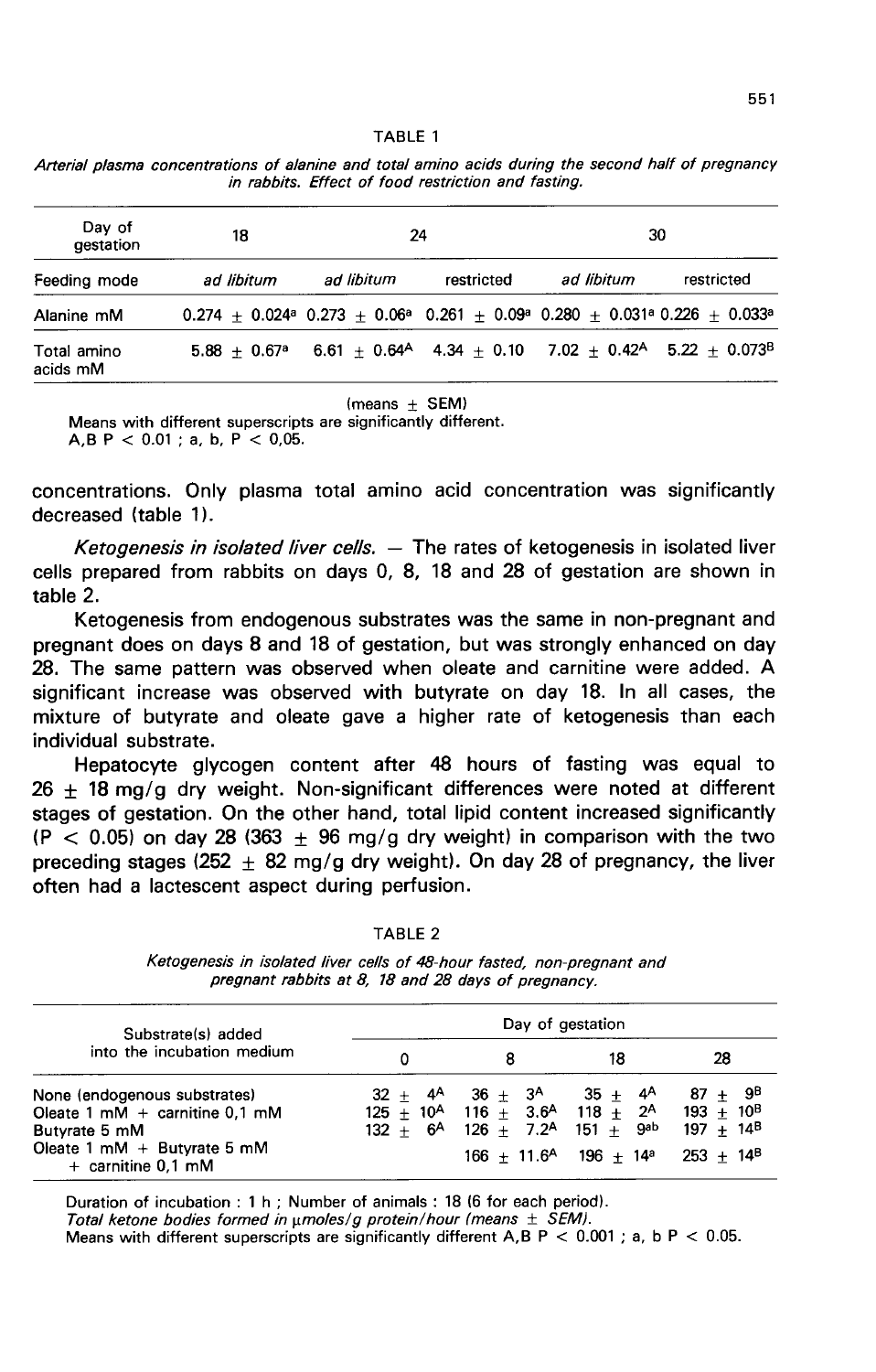## Discussion.

Changes in the body weight and food intake of the rabbits were similar to those observed by Lebas (1975), although total weight gain in those fed ad libitum was a little lower, probably because of stress due to surgery and manipulation.

With the exception of lactate, the changes in blood metabolites in rabbits fed ad libitum were analogous to those reported by Acebal et al. (1973) and Gilbert et al. (1984). We found no increase in plasma lactate concentration before delivery. As compared with the results of Gilbert et al. (1984), a lower plasma NEFA concentration occurred in the non -pregnant state, probably because the catheters we used were flushed with an NaCi solution containing no heparin. We had observed that the use of heparinized catheters could artificially increase the plasma NEFA level.

Rabbits in late pregnancy have a fast-like metabolism which results in a decrease of glycemia. However, we did not find significant modifications in the gluconeogenic substrates (lactate, alanine and glycerol) during this period. In contrast with humans (see review by Robinson and Williamson (1980) and ewes (Lemons et al., 1984), no hypoalanineamia was observed, even during fasting.

No data are available in rabbits concerning the effect of food restriction or fasting during pregnancy on plasma metabolites levels, despite the fact that the effect of food restriction on further lactation has been studied (Lebas, 1975). The most interesting fact in the present study is the important increase of ketogenesis compared with the same feeding states in non-pregnant animals (Jean-Blain and Durix, 1985). Fasting did not induce a decrease in glycemia in late pregnancy. As plasma NEFA concentration was not increased further by food restriction, the number of fatty acids directly available to the foetus was probably not enhanced. Moreover, maternal circulating triglycerides, which are normally transferred to the foetus owing to the high activity of placental lipase in rabbits (Elphick and Hull, 1977b), reach a minimal value in the last week of pregnancy (Kriesten and Murawski, 1981).

The present study shows that ketonemia in rabbits submitted to food restriction or a complete fast is enhanced in late pregnancy compared with nonpregnant animals, despite the fact that the increase in plasma NEFA concentration is almost the same and that the formation of butyrate and other ketogenic substrates in the alimentary tract decreases (Bonnafous and Raynaud, 1979).

The hepatic origin of ketone bodies has been confirmed by our investigations of isolated liver cells. The rate of ketogenesis in the liver of the mother is increased to the same extent with butyrate and oleate of endogenous substrates. This indicates that a change in carnitine-acyltransferase activity is not the prime cause of this modification, for butyrate crosses the mitochondrial membrane without using the acylcarnitine shuttle.

The theory of a foetal origin for the ketone bodies formed can also be discarded, as it has been shown that liver ketogenesis is very low in foetal rabbits (El Manoubi, Ferré and Girard, 1981).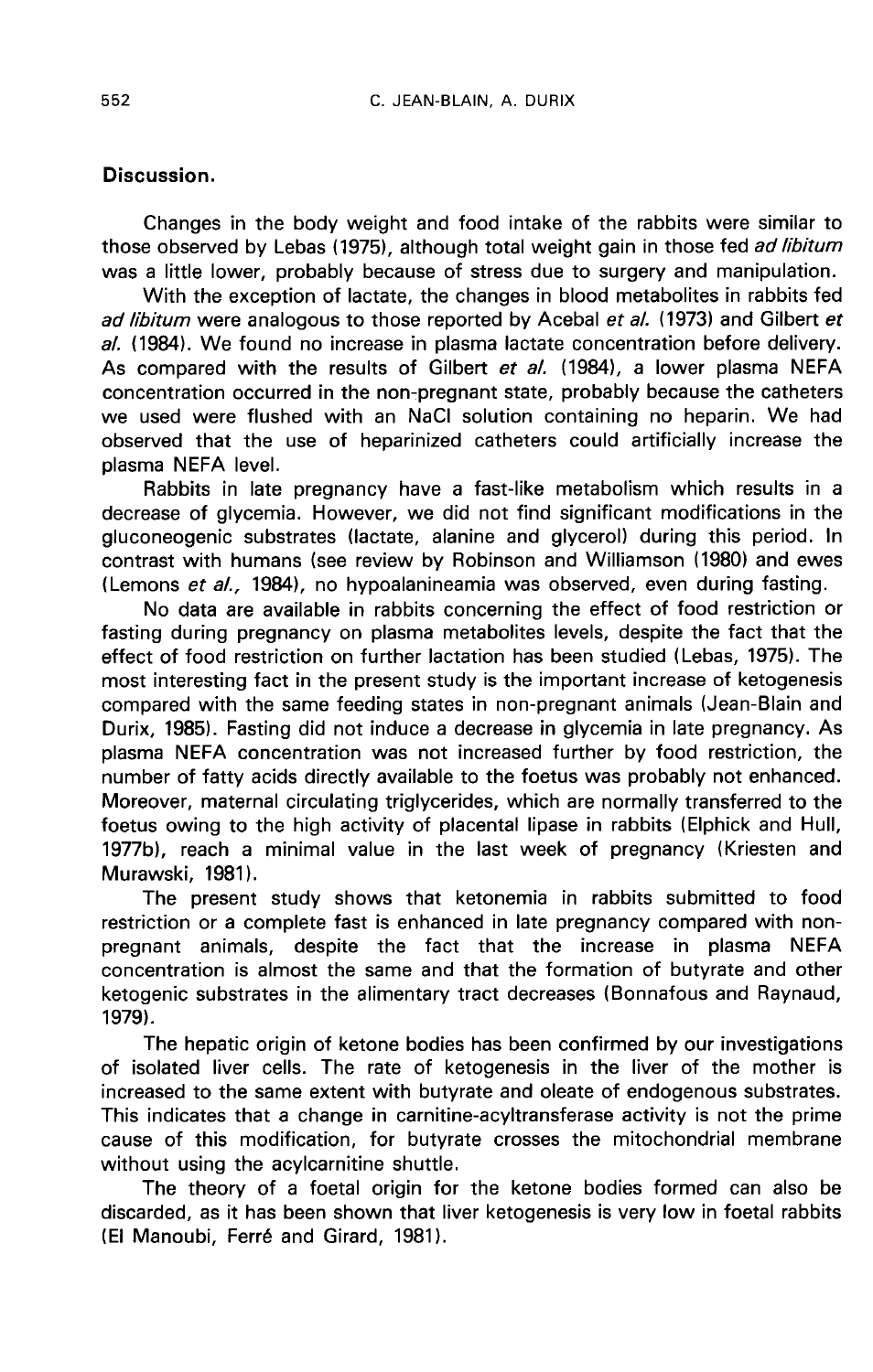Comparisons with other species show marked differences. In rats, the rate of ketogenesis in isolated liver is increased from oleate but not from butyrate (Whitelaw and Williamson 1977), as is paimitoylcarnitinetransferase activity (Saggerson and Carpenter, 1982). In contrast, there are no modifications in the rate of ketogenesis in the liver homogenates of pregnant twin ewes, despite the considerable enhancement of fasting ketonemia in late gestation in this species (Varnam et al., 1978).

> Reçu en septembre 1984. Accept6 en février 1985.

#### Résumé. Métabolisme des corps cétoniques pendant la gestation chez la lapine.

Afin d'étudier chez la lapine gestante les modifications métaboliques liées à la mobilisation des réserves lipidiques et, en particulier, celles qui ont trait au métabolisme des corps cétoniques, on a, dans un premier temps, mesuré les variations des paramètres sanguins concernés par ces modifications sur des lapines gestantes nourries ad libitum ou soumises préalablement à une restriction alimentaire de 50 % par rapport au régime ad libitum du 21<sup> $e$ </sup> au 24 $e$  jour de gestation, puis à un jeûne complet jusqu'à la mise bas.

Dans un deuxième temps, on a préparé des hépatocytes isolés à partir de lapines à jeun depuis 48 h, à différents stades de la gestation (0, 8, 18, 28<sup>®</sup> jour de gestation). On a mesuré sur ces hépatocytes la production de corps cétoniques à partir d'oléate, de butyrate et des substrats endogènes.

Chez les lapines nourries ad libitum, le taux plasmatique des acides gras non estérifiés est plus élevé que chez les non gestantes et double au cours de la dernière semaine de gestation. La cétonémie augmente très légèrement mais significativement du 27e jour de gestation jusqu'à la mise bas. Dans le même temps, la glycémie diminue d'une façon significative. Les taux plasmatiques de lactate, d'alanine et d'acides aminés totaux ne varient pas. La restriction alimentaire du 2le au 24e jour de gestation provoque une élévation rapide des taux plasmatiques d'acides gras non estérifiés (AGNE), de corps cétoniques et de glycérol. Le jeûne ultérieur induit une hypercétonémie 3 fois plus grande que celle qui est observée chez l'animal non gestant au cours d'un jeûne prolongé. Néanmoins, les AGNE n'augmentent pas davantage après le 27e jour de gestation. La restriction alimentaire et le jeûne qui suit ne diminuent que le taux des acides aminés totaux. Aucune modification n'est observée pour le lactate et l'alanine.

Dans les hépatocytes isolés, la cétogenèse à partir de l'oléate, du butyrate et des substrats endogènes est fortement augmentée au 28e jour de gestation par rapport aux stades précédents.

Il est permis de conclure que l'augmentation de la cétonémie observée en fin de gestation, importante en cas de restriction alimentaire ou de jeûne total, est due en partie à l'augmentation des taux plasmatiques d'AGNE et en partie à la capacité cétogénique accrue du foie des lapines. Le fait que la célogénèse soit augmentée aussi bien avec le butyrate qu'avec l'oléate indique qu'il ne s'agit pas d'une modification de l'activité des acylcarnitine transférases puisque le butyrate est capable de traverser directement la membrane mitochondriale sans utiliser le système de transport des acylcarnitines.

#### Références

ACEBAL C., ARCHE R., CASTRO J., MUNICIO A. M., 1973. Effect of pregnancy and insulin administration on plasma lipid levels in the rabbit. Steroids Lipid Res., 4, 310-322.

BERRY N. M., FRIEND D. S., 1969. High-yield preparation of isolated rat liver parenchymal cells. J. Cell Biol., 43, 506-520.